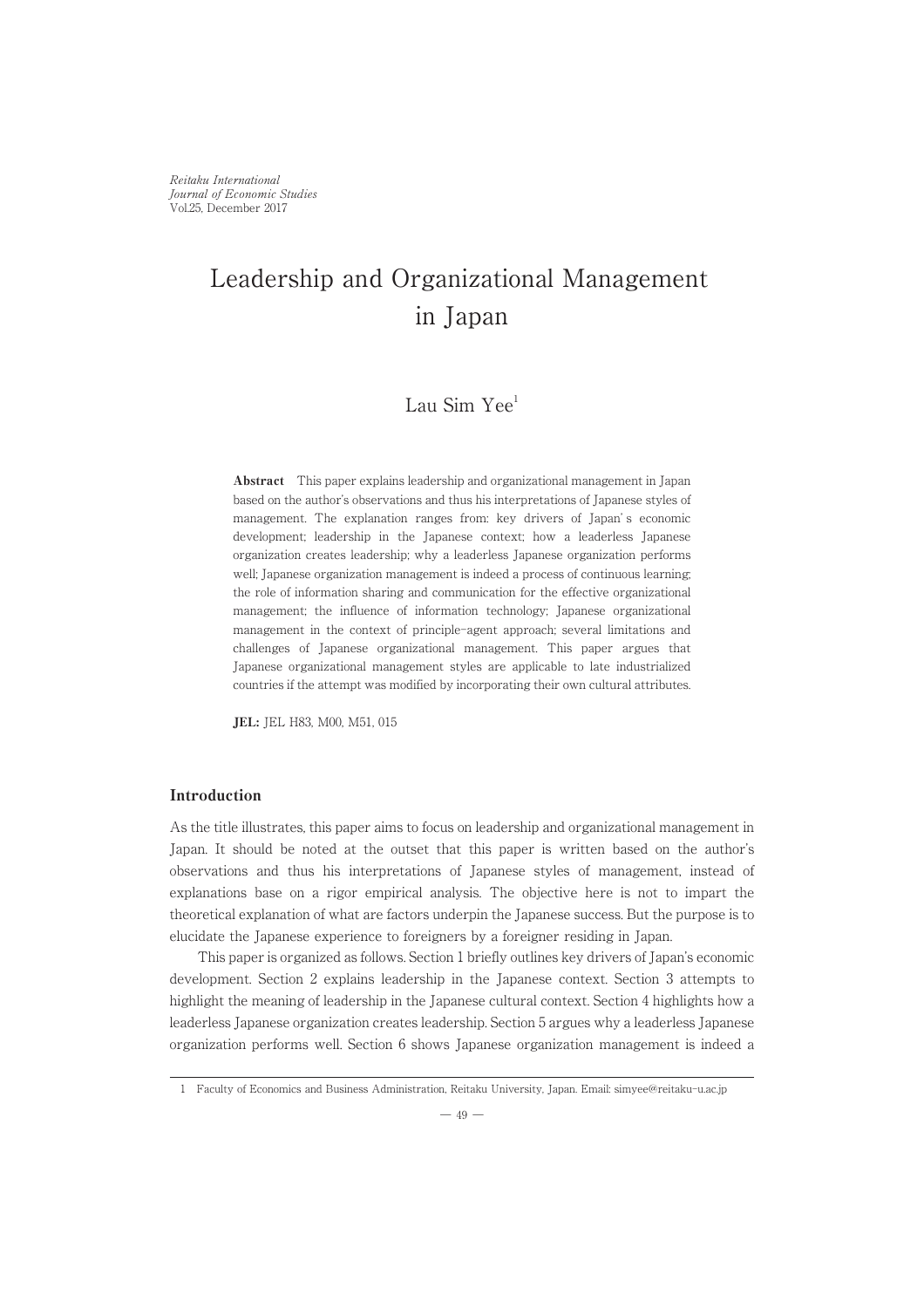process of continuous learning. Section 7 discusses the role of information sharing and communication for the effective organizational management. Section 8 illustrates the influence of information technology (IT). Section 9 describes Japanese organizational management in the context of principal-agent approach. Section 10 highlights several limitations and challenges of Japanese organizational management. This paper concludes with a note on the applicability of the Japanese organizational management styles.

# 1. Key Drivers of Japan's Economic Development

Japan is the third largest economy in the world, with a nominal gross domestic product (GDP) of roughly 500 trillion yen or about 4.5 trillion USD. A large volume of literature has been documented to explain the impressive economic performance of Japan after the end of World War II. There are many elements that have underpinned the development process in Japan. These elements are strong government interventions in mobilizing resources, allocation of resources, acquiring foreign technology and development of indigenous technological capability, promotion of exports, restriction of imports, etc. They were implemented in the form of industrial policy package, fiscal investment and loan programs and other economic means under a relatively stable macro-economic environment.

Equally critical, because of the scarcity of natural resources, this island nation inevitably has to rely on its people to transform imported low value added raw materials into higher value added manufactured goods targeted at world market. In this regard, human resources development (HRD) and human resources management (HRM) have contributed and will continue to play a crucial role in Japanese firms so as to keep their comparative advantage persistently. At the macro-level, formal education channels contributed importantly in strengthening human capital, which in turn has enhanced the capacity to produce higher value added goods and services. At the micro-level, viz., at firm level, the emphasis of continuous HRD and HRM brings about productive human capital that is crucial for enhancing productivity, which as a consequence, influences Japanese competitiveness in the market place.

# 2. Leadership in Japanese Context

A leader is a person who provides vision, and has the ability to articulate why that vision is important, and also has the capability to convince followers to share his or her vision, and thus to support him or her to achieve targets set by the vision. A leader requires to characterize by, at least, charismatic personnel, legitimacy of being leader (either through a process of fair selection, or inheritance), reward and coercion (punishment), and expertise or professional experience to lead followers.

There are several theories for explaining leadership. For example, genetic theory expounds that leadership ability is transmitted genetically, and thus a leader is born not made. Trait theory, which is also quite similar to genetic theory, asserts that an offspring of a great leader may not have leadership ability because wrong trait was inherited. Behavioral science explains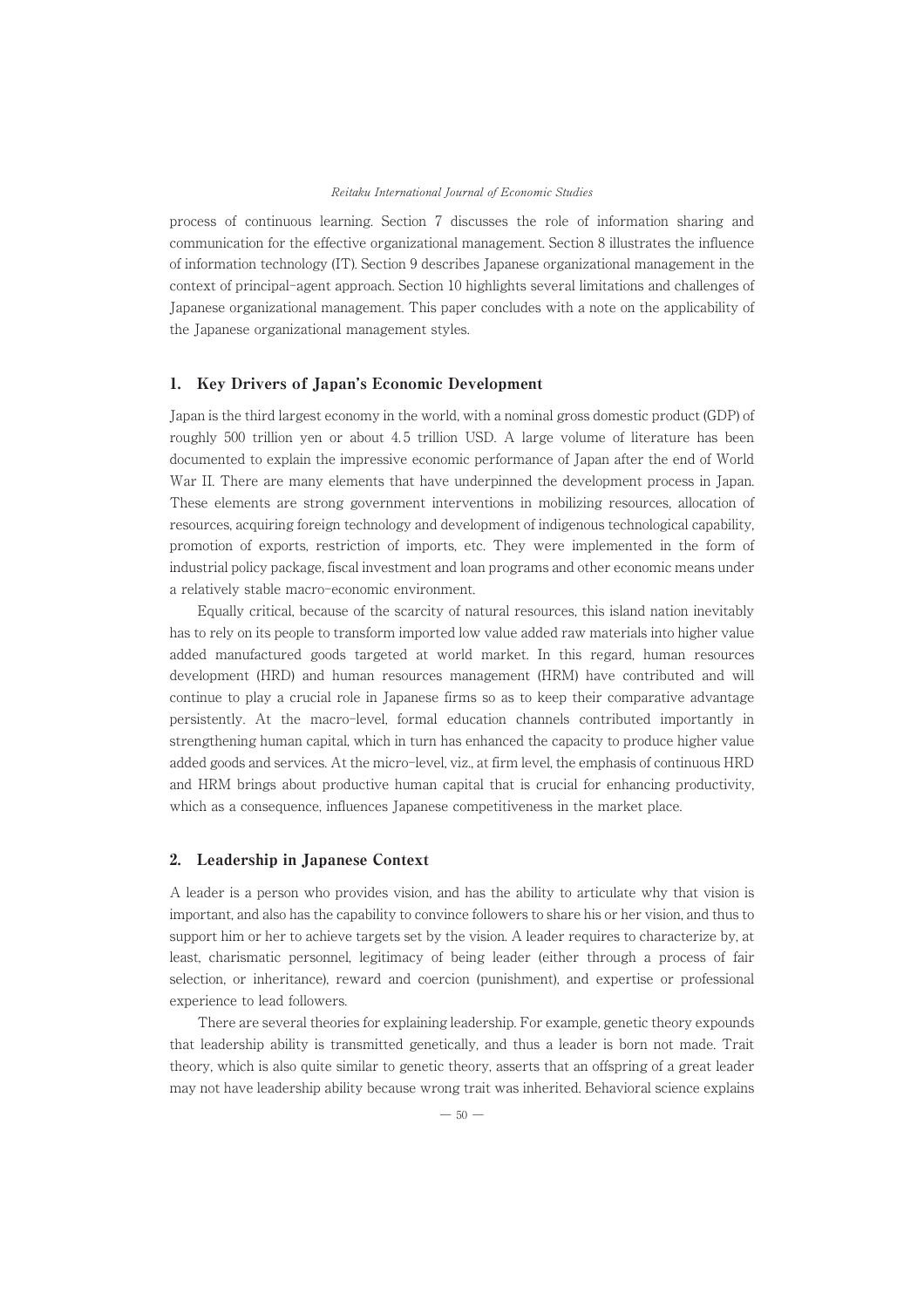leadership in the context of task orientation and employee orientation. However, in the observed reality, leadership is far more complex than theoretical explanations. Neither the genetic theory nor trait theory can explain leadership in a simplified form. Thus, it must not be taken for granted that leadership is born naturally. In fact leadership styles are not innate but they can be cultivated or learned by proper guidance. At the same time, it should be noted that there is no single correct style of leadership, and leadership needs to be flexible so that followers are convinced to support.

From conceptual approaches of leadership, being propounded in a large volume of literature on the subject, it is quite natural to ask what kind of leadership prevails in Japan. My answer to that question is simple̶there is no leadership in the Japanese context. I shall clarify this statement later on.

While Japan has become the third largest economy in the world (she was the second largest economy from mid-1960s to 2010), but that achievement was not the result of strong leadership in Japanese political sphere. It was neither attributed to strong economic leaderships in international economy. The success story is mainly the consequence of hard work, dedication, and aspiration of doing better the next day by Japanese people. In fact, it is not because of "leaderless" but it is in spite of "leaderless" that has brought about the success story.

Many observers claim that Japanese culture is unique, if not peculiar. Explaining leadership in the Japanese cultural context is not easy. Japanese culture and value are not conducive for outstanding leadership. Rather, it inhibits a leader to prevail. A typical Japanese expression of "deru kui ha utareru" (literally translated into English as "the stake that goes out is driven in") exemplifies why it is difficult for a Japanese to succeed as a leader.

#### 3. What Does Leadership Mean in the Japanese Cultural Context

Because Japanese culture inhibits an individual to lead, therefore, leadership is not explicitly observed from an individual. It is the collective effort of a group, or a united force in an organization that sets the vision, and the group or the organization makes sure everyone is a follower in achieving targets set by that vision. In other words, participatory approach makes every member of a group or in an organization as the leader and as a follower̶both sides of the same coin. For this reason, leadership is not cultivated nor inherited in Japan. In a broad sense, leadership in Japan is not a science but an art.

Japanese society places utmost importance in maintaining harmony. This cultural attribute has its root from her agrarian history. For example, the productivity of each farmer was different because of different quantity of inputs (such as size of land, availability of fertilizers, knowledge/experience, etc.), but every farmer was concerned of one another's output, not in the sense of competition, but in the context of shared results. In order to have a shared result, it is quite natural for every member in a village to have the spirit of mutual assistance, which as a result, it has created the foundation for building harmony for coexistence. Nitobe (2008, p. 27) explained this kind of behavior in the form of politeness̶"Politeness is a poor virtue, if it is actuated only by a fear of offending good taste, whereas it should be the outward manifestation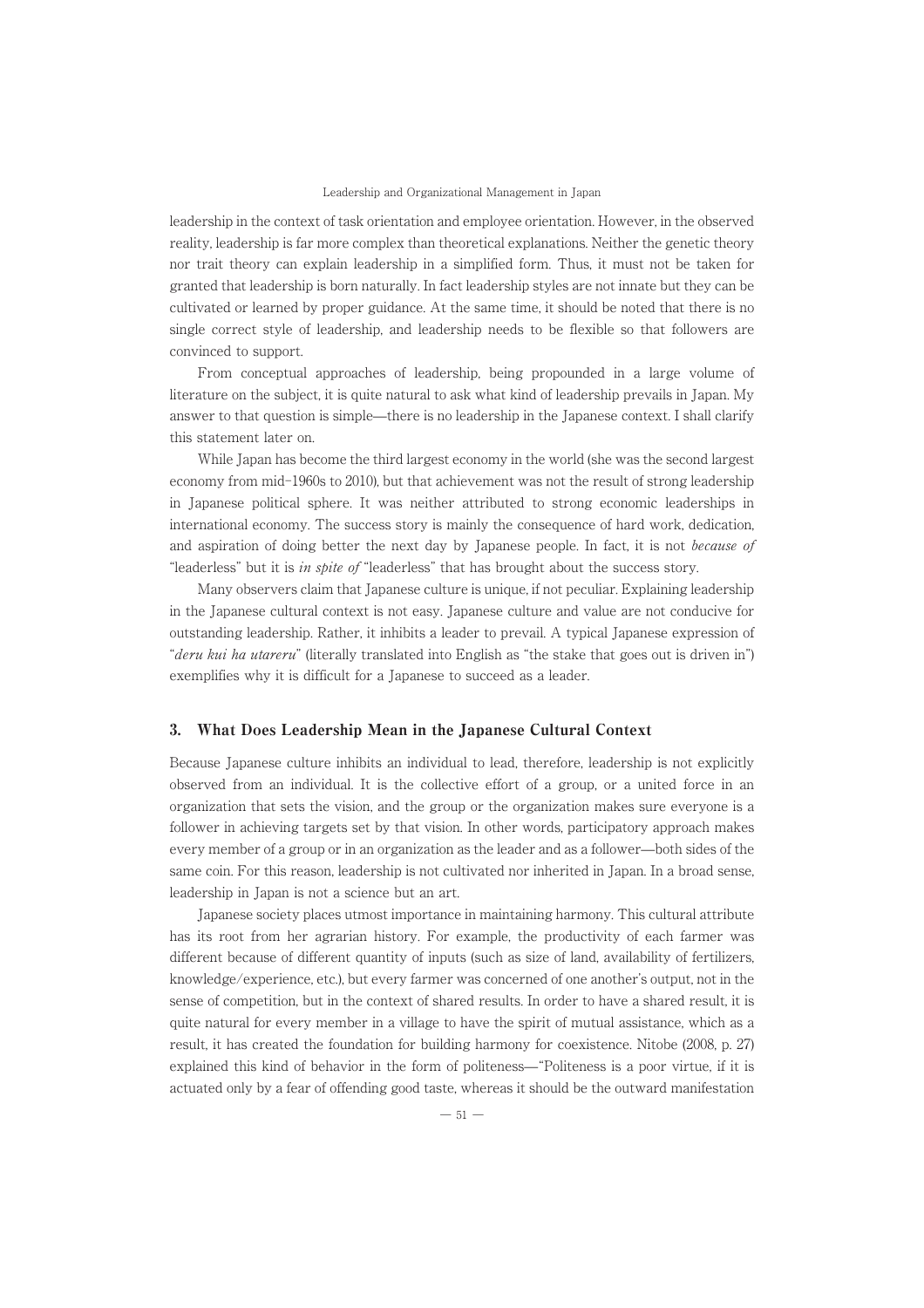of a sympathetic regard for the feelings of others. It also implies a due regard for the fitness of things, therefore due respect to social positions."

Western world, or more specifically, Anglo-Saxon civilization emphasizes on conflict and resolution. Disagreeing with one another is a natural event, and thus there is always a conflict in the Western context. For that purpose, effort to mediate in order to bring about a resolution is of a priority, and thus, that resolution is the result of "the survival of the fittest," which implies the outcome of a competition.

On the contrary, Japanese culture emphasizes on conflict and reconciliation, which as a result, it enables the conflicting parties to reconcile with one another in order to "survive in harmony." As such, Japanese cultural attributes indeed play an important role in enhancing the organizational management, which in turn contributes to the success of Japan in international economy at macro level, and the competitiveness of Japanese companies in international market place at micro level.

#### 4. How a Leaderless Japanese Organization Creates Leadership

A Japanese organization does not need a leader to create leadership. Leadership in Japanese cultural context means the ability to build a consensus. This implies there is no outstanding individual who rises to lead. A good leader in the Japanese cultural sense $-NOT$  the conventional Western cultural sense̶is a person who has mastered the art of coordination, either in a formal or in an informal setting.

Typically, consensus is built in an informal setting, for instance, outside the normal routines inside the organization or off-office hours outside the organization. This practice is time consuming, but it is also a process of confidence building among members. Hence it is effective for team building too. By doing so, a consensus is already attained before a formal setting. Thus at that time, it is simply an official endorsement of a collective decision by the participants. This practice is called nemawashi in Japanese, which means a process of informal consultations or laying the groundwork to achieve mutual understanding and support.

Usually if a consensus was not attained for a new proposal in a given time period, decision making procedure is postponed until a time that a consensus is achieved. Or, a decision will be made if the dissenters, normally in a very small group of people, agree not to object the subject matter in a formal setting. Typically, it is not "culturally correct" for an individual to go against others, particularly, if nemawashi has already been carried out.

A president or a CEO of a firm, or a director-general of a public institution, or even a minister, is not a leader in Western cultural sense. Rather, he or she is simply a superior who has the ability to make the coordination for building a consensus with his or her counterparts in other institutions. At the same time, he or she also has a good understanding that a decision is made on the basis of consensus within his or her organization. Furthermore, such a person stands above others not because of his or her expertise or smartness, but as a superior who takes responsibility for failures. Put differently, leaders in Japanese organizations are not being assessed in terms of intellectual capability, decisiveness, quickness in decision making,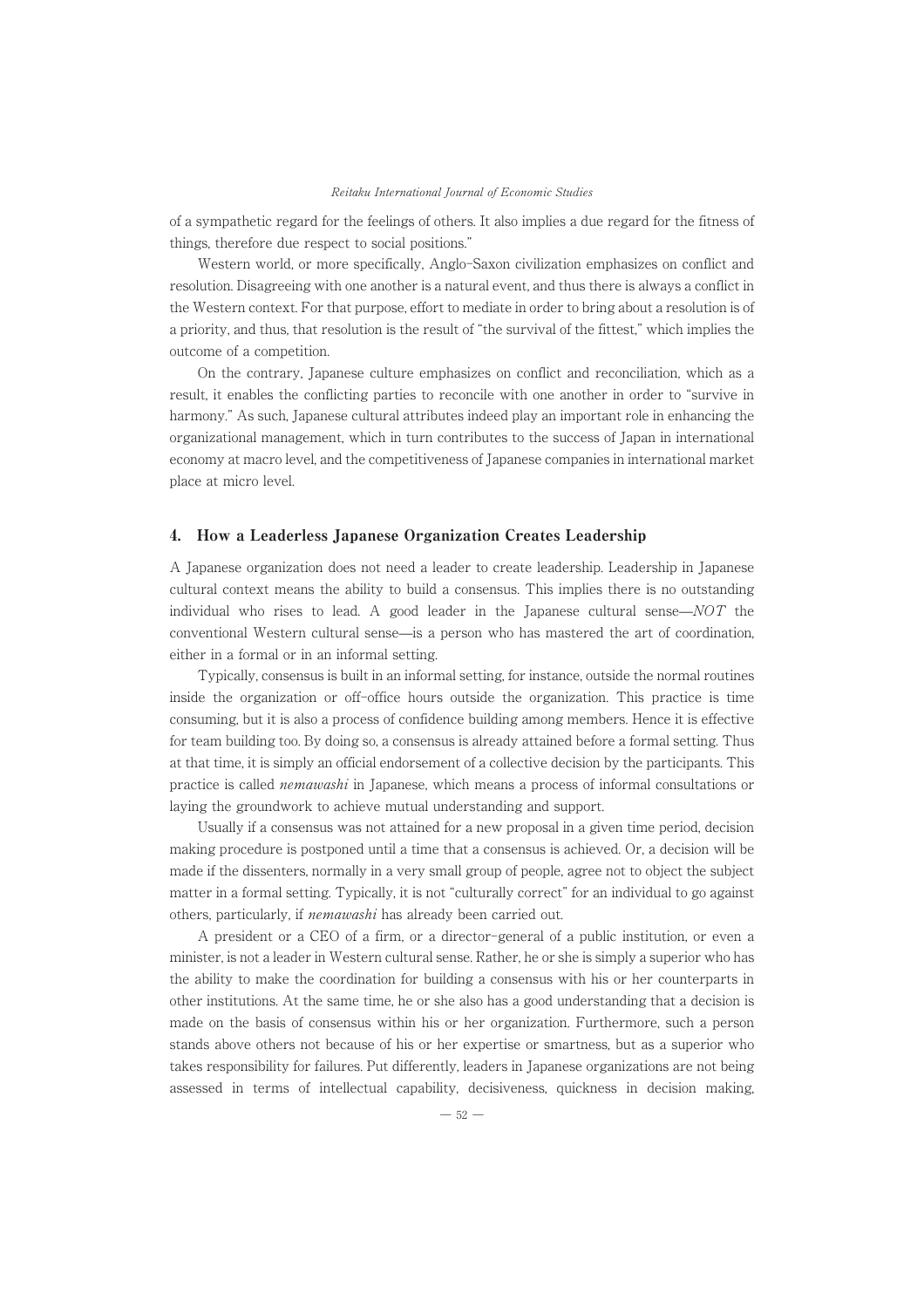ruthlessness, instead they are judged by the ability to create an environment for his or her subordinates to work conscientiously and cooperatively in order to allow delegation of decision or authority to the lower level in the organizational hierarchy.

## 5. Why a Leaderless Japanese Organization Performs Well

Japanese organizations, particularly those in the manufacturing sector, are regarded as high performance work systems. Japanese high performance work systems are attributed to the lifetime employment system and seniority system.

The internal labor market in Japan is indeed unique in comparison with other advanced countries. Labor mobility in the Japanese internal labor market is extremely restricted. Typically, the Japanese internal labor market has only one entry, whereby new graduates are hired, and one exit, whereby employees exit at the time of retirement. On the contrary, most internal labor markets in other advanced countries constitute multiple entries and multiple exits, which imply high mobility of employees.

Lifetime employment system in Japan demands employees in terms of "affective (or a desire to) organizational commitment," "continuous commitment," "occupational commitment," and "normative (or obligation) commitment." In addition, a lifetime employment system enhances trust in the society. For this reason and others, which I shall explain later, generally, the society does not encourage a worker to jump from one company/organization to another.

Seniority system is generally influenced by the cultural attitude of giving respect to the elderly. Having said that, however, economic reasoning in terms of productivity and contribution is used to explain the wage function of seniority system. In other words, a young employee usually receives a higher expected wage that does not commensurate to his or her contribution, but after a certain time period the contribution is greater than the expected wage. As a result, in a lifetime employment period, total expected wage received from the company equals to total contribution by an employee to the company. In addition, egalitarianism in Japan produces less disparity in terms of expected income between CEO, top managers and ordinary employees, which contrasts huge income differential in Western firms. Dore (1996, p. 379) highlighted that—"Japan is the 'most socialist society in the world'." He also underlined that "The secret ingredient̶the common source of egalitarianism and efficiency̶is ʻtogetherness'" (Dore, 1996, p. 390).

From the economics perspective, the lifetime employment system and seniority system are mutually reinforcing. The predictability from these two mutually reinforcing elements actually enhances the long-term planning of an organization in terms of career development, HRM, quality and productivity improvement, strategic planning, etc. An example of career development is the following. A potential CEO is normally being identified after 10 or 15 years of joining the company. Normally, a CEO is selected from 2 or 3 candidates (either one of them could deliver similar results) who are contemporaries hired at the same year. The predictability of reward system creates greater stability and also prevents inter-personnel rivalries.

Japanese culture does not encourage competition, but it upholds the spirit of shared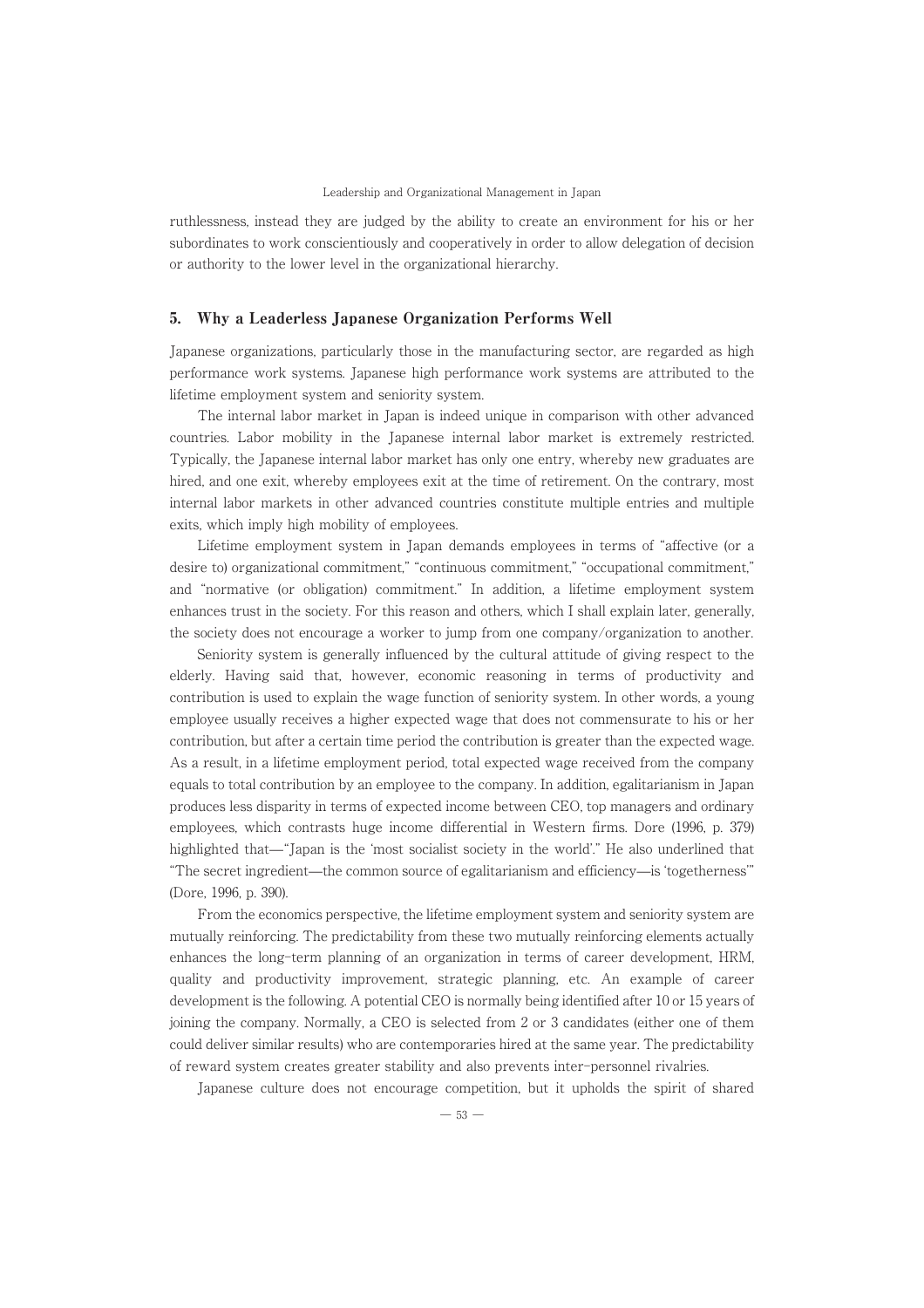outcome. The homogeneity of Japanese society emphasizes the sense of "togetherness," which in turn strengthens lifetime employment. In addition, cultural factors also influence the process of promotion in the lifetime employment and seniority system. More specifically, promotion in an organization is not truly made on merits. Even a promotion is made based on merit, the wage differential between a promoted person and others is not significant. Fair and equitable salary system allows more resources for investment in productive activities.

As shown above, Japanese organization excels in maintaining a harmonious environment between employer and employees, and among employees, which in turn strengthens the commitment, motivation and loyalty of employees, which are key drivers of high performance.

# 6. Japanese Organizational Management is a Process of Continuous Learning

Koike (1990, p. 5) has showed that a Japanese organization is characterized by its emphasis on on-the-job-training (OJT). A Japanese organization does not require a new employee to endow with a specific skill or knowledge before joining. In other words, what an employee has learned in school (either at a secondary or at a tertiary level) is not important. Rather, a firm demands a new employee to acquire a firm-specific skill or knowledge through the OJT process.

By and large, conceptually, there are two types of learning. First, learning is a process of obtaining knowledge in order to solve specific problems based upon existing premises. Second, learning is a process of establishing new premises (such as a new paradigm, schemata, mental models, or new perspectives) to override an existing one. In these contexts, therefore, OJT in a Japanese organization is indeed a process of learning by doing.

OJT has several advantages. First, when a particular skill is largely indefinable and also partially communicable through words or documents. Second, OJT helps to improve the understanding of a specific task, in which frequently, it strengthens accumulated knowledge in overcoming specific problems either based upon existing premises or creating new premises that override existing one. Third, OJT is a career ladder, which begins from the easiest task to a slightly more difficult one, and eventually to the most difficult jobs. Fourth, OJT specific provides broad career paths within an organization. Hence career development process is of a firm specific, which reinforces lifetime employment system (i.e., no incentive for job hopping). Last, but not least, in encouraging continuous learning, OJT costs less than off-the-job training.

Furthermore, there are three types of OJT, viz., broad OJT, supplementary OJT, and short-inserted OJT. Broad OJT is a system that rotates a person through several sections/divisions within an organization. Supplementary OJT is for a person to acquire a new knowledge/skill by observing other peers/seniors. Short-inserted OJT is conducted either outside or within the organization so as to facilitate a person to acquire a new knowledge/skill in a short period of time (usually for a few days or for a few weeks).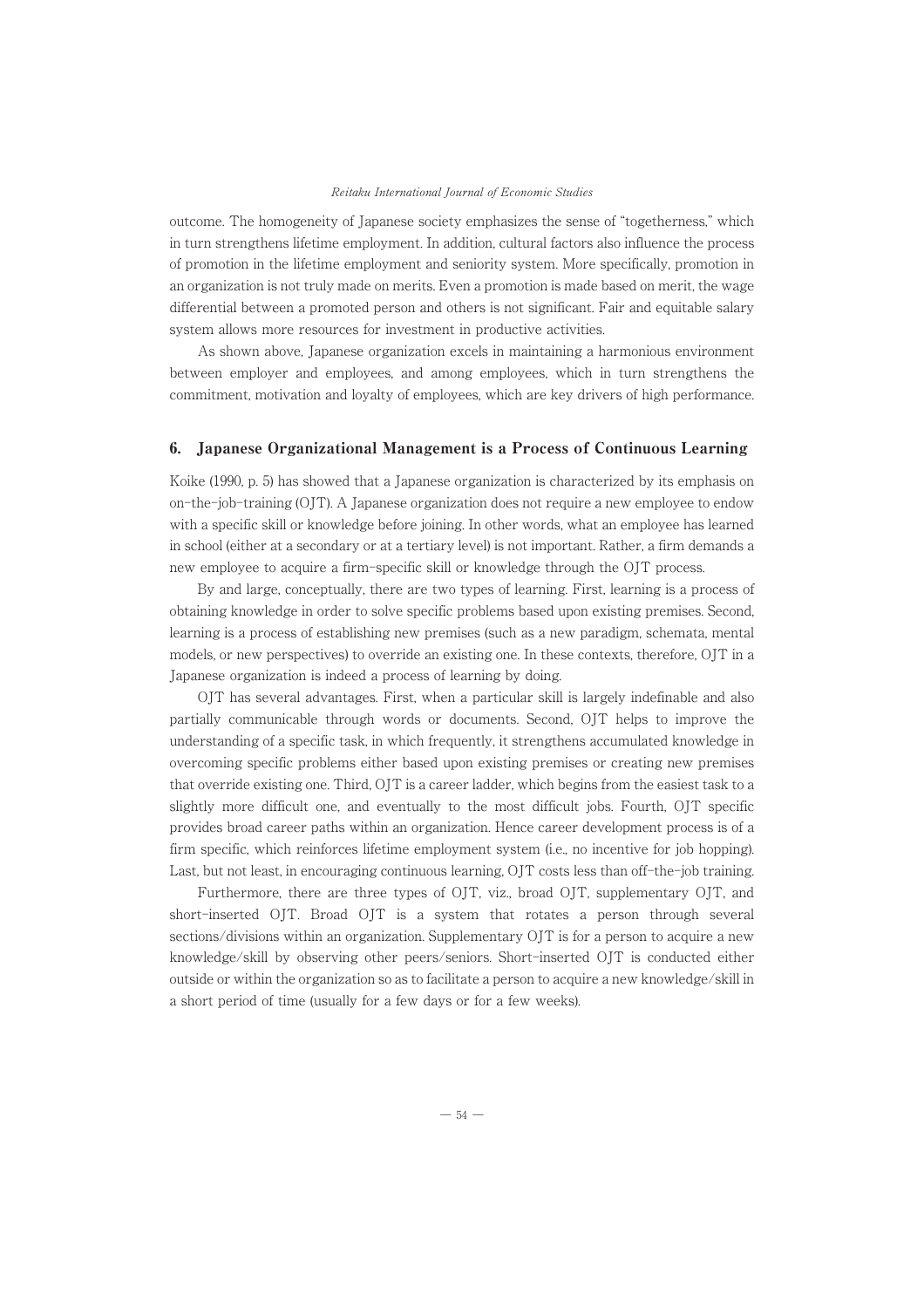# 7. Information Sharing, Communication and Coordination are Drivers for Effective Organizational Management

As mentioned above, because a Japanese organization emphasizes on consensus building as the mode for making a decision, the process entails an exhaustive practice of information sharing and communication. These can be conducted informally through discussions within the organization or exchange of opinions during off-hours outside the organization such as over a dinner (which normally include alcoholic drinks). This is a typical practice of *nemawashi*. Furthermore, seniors often invite juniors to informal setting to absorb their opinions as well as to communicate with them. Such kind of approach is conducive to build team spirits and trust.

In a formal setting, information sharing and communication are conducted in the form of ringi system. This is a system in which an agenda or a subject matter is solicited for consolidating a consent from within a division, from between divisions, and from the hierarchy in a written form. Thus, *ringi* system is a means for the vertical and horizontal communication, information sharing and coordination within an organization.

The basic information that needs to be included in a *ringi* (a written document for soliciting a consent) is 5W2H (who, why, what, where, when, how and how much). The Ringi system by itself is a consensus for an informed consent (*gougisei*, literally translated as a council system). Therefore the process does not encourage over ride of consent. If a consent could not be reached at any stage of the *ringi* process, it is reverted back to the drafter, and he or she would have to review the contents and re-submit. Re-submission continues to the extent until everyone gives consent. Otherwise, the drafter may choose to give up entirely. In this regard, nemawashi is extremely important in order to obtain consent from the people concerned before a formal procedure.

As such, the *ringi* system is an important mode of information sharing and communication within an organization. At the same time, the *ringi* system is a bottom-up approach, in which it allows personnel at the lower hierarchy level to engage with their seniors in a positive manner, notwithstanding it is a time consuming endeavor. Moreover, the *ringi* system is also a platform for OJT too.

Beside the ringi system, many Japanese organizations typically incorporate following practices to enhance communication, which has an effect of strengthening team spirits and the sense of togetherness in owning a process of consensus building. Daily report (nippo, either verbally, or in written form, 5 minutes) by subordinates at the end of a working day. Daily short meeting before the start of a working day *(chourei*, 5 minutes). Encouraging formation of informal task force (often in quality control activity and in search of improvement of productivity). In additional, a superior is encouraged to be a good listener to subordinates, and a subordinate is encouraged to practice  $Hou Ren$  Sou, which is an abbreviation for combining Houkoku (reporting), Renraku (communication), and Soudan (consultation).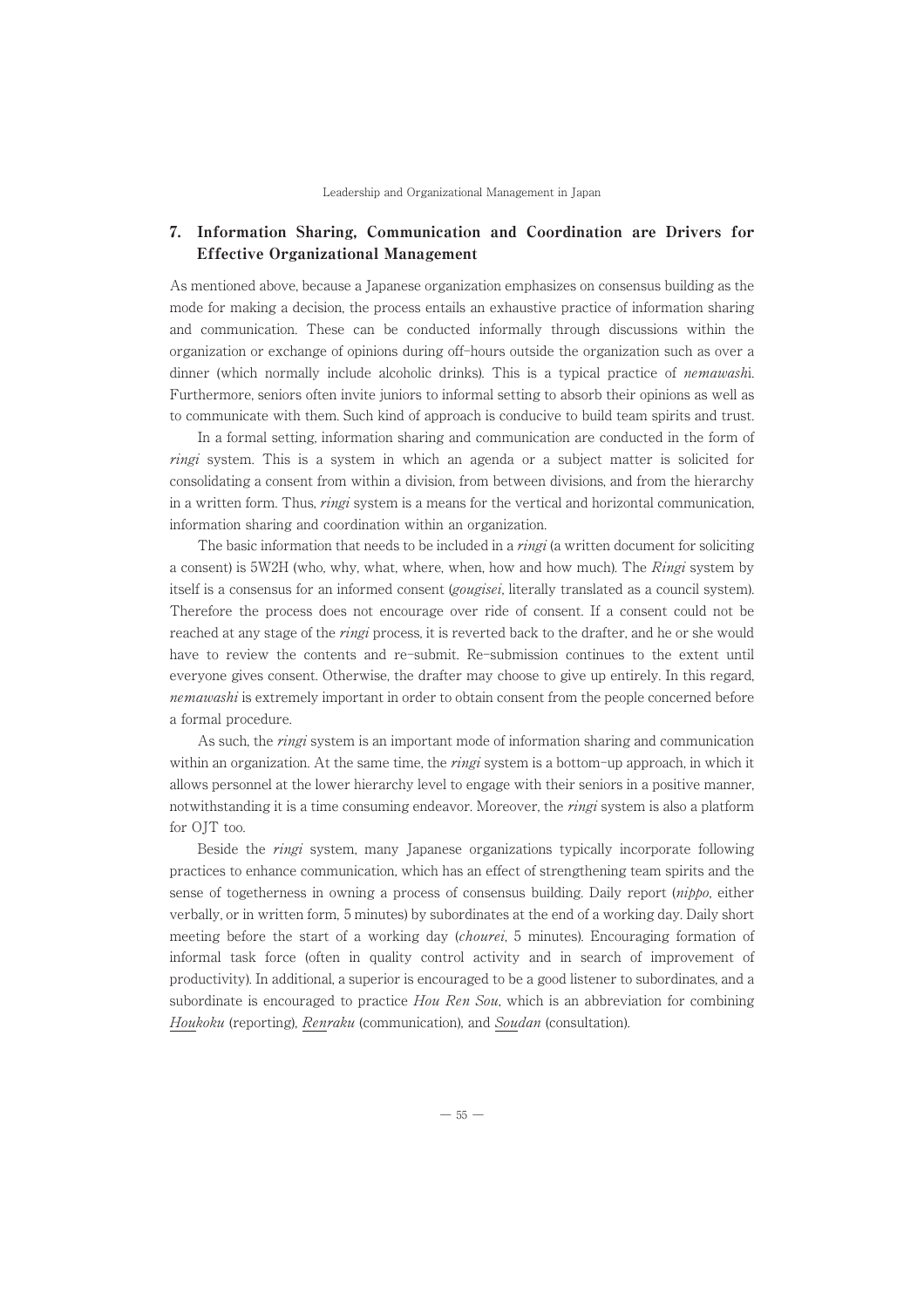## 8. Enhancing Productivity in the IT Age

Japanese organizations are increasingly categorizing their work activities in following ways to take advantage of IT age.

First, primary activities, which are activities that should be executed by a division/department. Priority is given for these activities in terms of improving business processes and related technology. Second, common activities, which are activities that should be shared with other departments. Third, automation, which relates to activities that could be substituted by available IT technology, or automation of user friendly interphase. Fourthly, outsourcing, which identifies activities that could be outsourced, which as a result, contribute to minimizing internal work-load, and taking advantage of that, to encourage employees to explore new opportunities.

In categorization of activities, following three dimensions are taking into consideration to ensure effective organizational management. First, assessment of activities value in terms process capability from the perspective of quality, cost and benefit, customer satisfaction, and others. Second, evaluation of current performance, which is conducted thoroughly by examining the needs and process capability, and the comparative advantage vis-à-vis other departments. Third, predictability in terms of quality, cost, time, and other related interphase. If predictability is weak, most likely, those activities concerned are not appropriate for automation.

# 9. What is Japanese Organizational Management in the Context of Principal-Agent

The fundamental objective of management is to solve the principal-agent problem within an organization. In an organizational hierarchy, the upper layer becomes a principal, while the lower layer becomes an agent. Thus, the central issue lies on delegated discretion from a principal to an agent. A classical principal-agent problem is a situation whereby an agent responds to his or her own individual incentives, which differ or contradict the principal' s interests. In this respect, Western organizations put particular emphasize on rule-base instructions so as to minimize delegated discretion. Hence Western organizational management is often related to the strong command and control from superiors to subordinates, and also with strict supervision and intense demand from top to bottom of a hierarchy. As such, western organizations encounter numerous conflicts, and thus they require clear procedural rules for resolutions.

On the contrary, those attributes mentioned above contribute to minimize principal-agent problems in a Japanese organization. Delegated discretion has a broader scope for interpretations, and thus do not require a clear cut rule based instructions. Cultural aspects also facilitate the receptiveness of a broad interpretation of delegated discretion. In addition, to a certain extend, the ambiguity of Japanese language also helps to interpret in favor of discretionally decisions. For example, *nado* (means etc.) can be interpreted to include anything in relation with the substantive and contextual issues. Or, toumennokan (means for the time being) can be adapted for quite a long period, and to an extent of no time limit, depending on the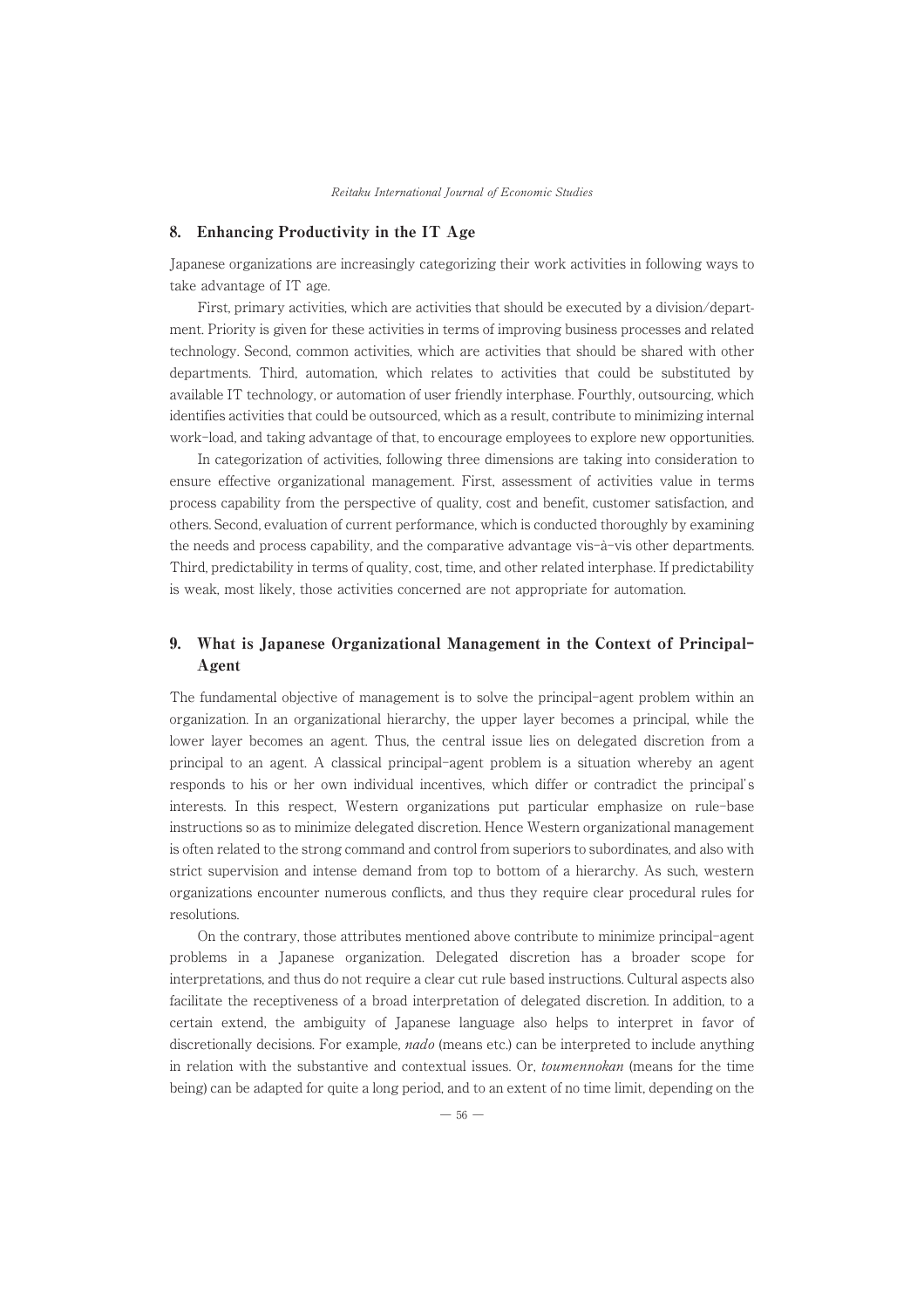subject matter!

Individual incentives do not influence an agent to act against the interests of a principal because it is of that agent's benefit to uphold a greater good of protecting the interest of his or her organization. This practice is in consistent with the commitment to lifetime employment. The cultural sense of "togetherness" or "groupism" thus prevails and it plays an effective role to minimize principal-agent problem confronts by a Japanese organization. As such, process is more important than procedural rules. Procedural rules in a Japanese organization are often written ambiguously for the purpose of facilitating broad interpretations of a contextual and/or a circumstantial issue.

# 10. Limitations and Challenges of Japanese Organizational Management

Japanese organizational management styles were, and to a large extent, they are still the strength of a Japanese organization. They have played a crucial role in improving the efficiency and effectiveness of Japanese organizations to compete with western organizations in international market place. Japan, which was a latecomer in modern industrialization, has a telescopic advantage in adapting the best practices from other advanced countries, and then transform them into practices that suit Japanese cultural contexts. As a result, we have observed many Japanese organizations excel themselves impressively in terms of quality control, high productivity, branded products, etc. Japan as Number One, Make in Japan, Total Quality Control, Kaizen, The Toyota Way received great attentions from many "Look East" followers. Sony, Panasonic, Toyota, Honda, Canon, Mitsubishi, Sumitomo, etc., are popular Japanese brands span across the globe.

Since the 1990s, Japanese economy has been extremely sluggish because of institutional dysfunctions in private and public sectors. In addition, declining birth rate and aging population affected the sense of uncertainty for most Japanese, and these two issues pose enormous policy and structural challenges to Japanese economy. Equally serious, other late industrializers such as China, Korea and others are challenging Japan in manufacturing sector. On the other hand, advanced countries such as the U. S. and many European countries have taken enormous advantage of the opportunities offer by information and communication technology and other high-techs to expand their business frontiers in the increasingly globalized market place. The missed opportunities that have been encountered by the Japanese, in cultural sense, are inevitable. Because its culture inhibits individuals to lead in the western sense, thus the majority is uncertain how to chart a direction to a new frontier. Those hesitations are compounded with the risk adverse attitude̶as a result of not-to-compete posture shaped by cultural attributes, which in turn reinforces the wait and see mind-set. Consequently, Japan, which was admired internationally until early 1990s, has started to loose its visibility. Recently, "The Sun Also Sets," "Japan Passing," and most recently, "Leaderless Japan," which were used as cover phrases for the Economist, are slogans that exemplify the diminished relevancy of Japan in the last decade.

Presently, Japan as a whole in general and many Japanese firms in particular are in search of new break through to re-invent and to re-position themselves so as to recover from the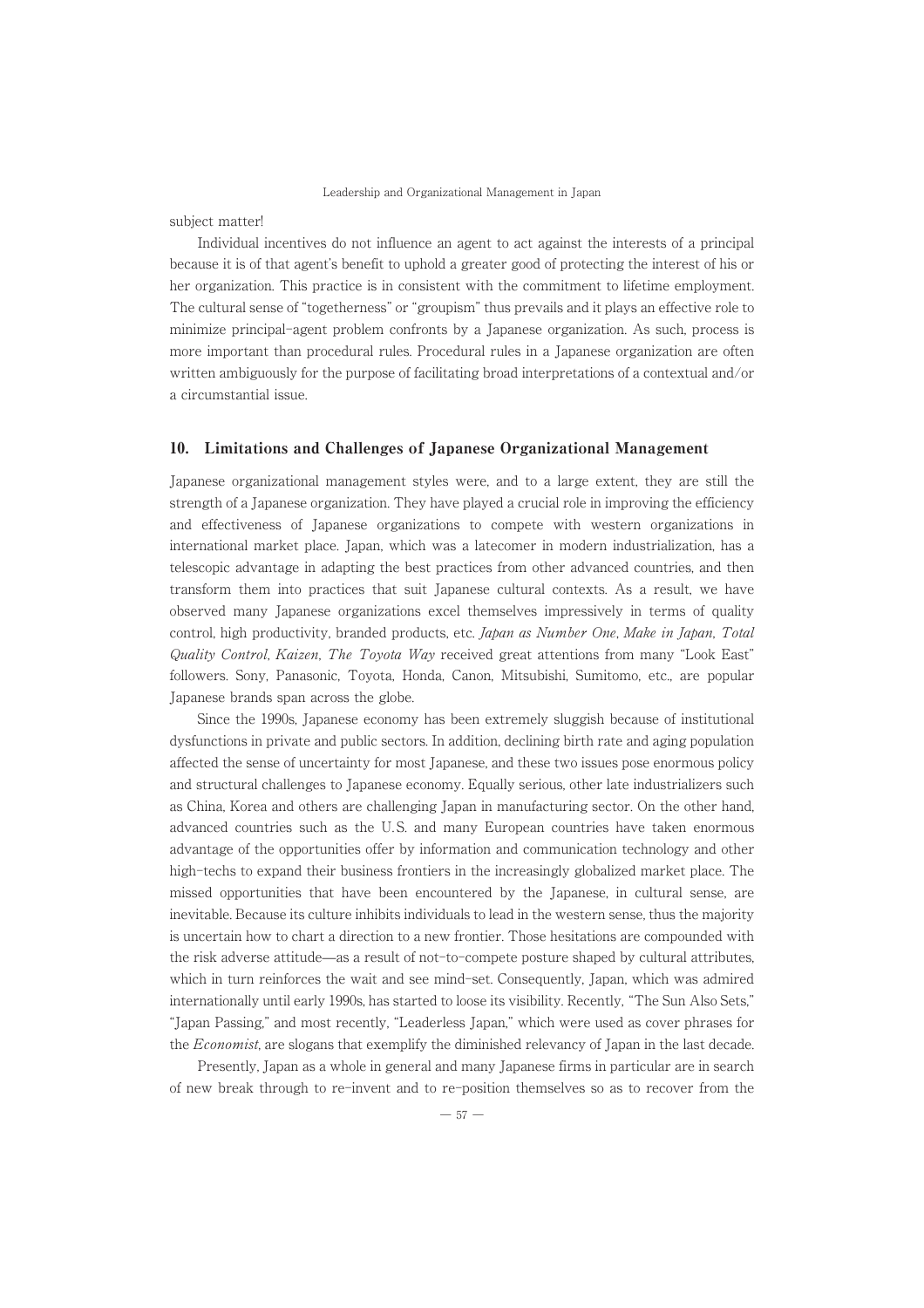missed opportunities of the last two decades. There are several challenges for Japan to overcome its present problem. Below are, among other things, a few examples of new challenges.

Japanese need to encourage more competition among themself, instead of upholding steadfastly on traditional mentality of "groupism." This change must be accommodative to, at least, any individual who could rise up outstandingly as a leader. Leadership should at least has a combination of consensus building tradition and also strong charisma to challenge the establishments or existing premises being held hostage by the culture.

Japanese need to create environment that is conducive to debates among the Japanese, regardless of hierarchy or seniority. This is fundamentally important for Japanese to reinvent themselves in enhancing their creativity. The culture of  $haji$  (shame), with regard to a failure, by the Japanese value system needs to be re-oriented, if not discarded entirely. Japanese need to get use to failures, and in a forward-looking manner, regard failures as the building blocks for success. Furthermore, the tendency of relying on precedent should not be encouraged, but challenging existing premises and receptive to new ideas or new concepts need to be promoted.

Lifetime employment system should be maintained but seniority system needs to be revised because without a merit-based assessment of performance creates enormous cost pressure to Japanese organizations in competing in the global market place. It also has increasingly become the source of discontent among the younger generation vis-à-vis older generation. With more than 25 percent of the population age above 65-years old, Japan needs to stay focus on how to motivate aged population to be dynamic and stay healthy on the one hand, it also needs to stimulate younger generation to be more creative and more competitive, and assume more responsibility with open-minded not in the confine of the island nation, but in the global context, on the other hand.

#### Concluding Remarks: Applicability of the Japanese Organizational Management Styles

Friedman (2016, p. 3) cautions that every inhabitant on this planet faces enormous challenges from three strong forces, viz., technology, globalization, and climate change. Obviously, technological change has driven and will continue to accelerate globalization, in which the intensity of cross border exchanges of good, services and capital has risen amazingly in the last quarter of century. In addition, movement of people across national borders has increased rapidly. These two forces have indeed flattened our planet. Equally serious, while the quest for a higher level of living standards has lifted our income but it has also triggered the change in global climate because of intensified mass production and consumption spanning the globe. For every country, regardless of the level of development, the debate on positive influences/impacts and shadows of these forces will continue. But at the same time, these forces also raise the necessity to clarify how to establish the balance between socioeconomic openness and the space for managing national policy is indeed urgent. Equally crucial, finding an answer to the question of how to minimize vulnerability of national socioeconomic situation against the need of enhancing international competitiveness is unavoidable. In these contexts, it is important to put